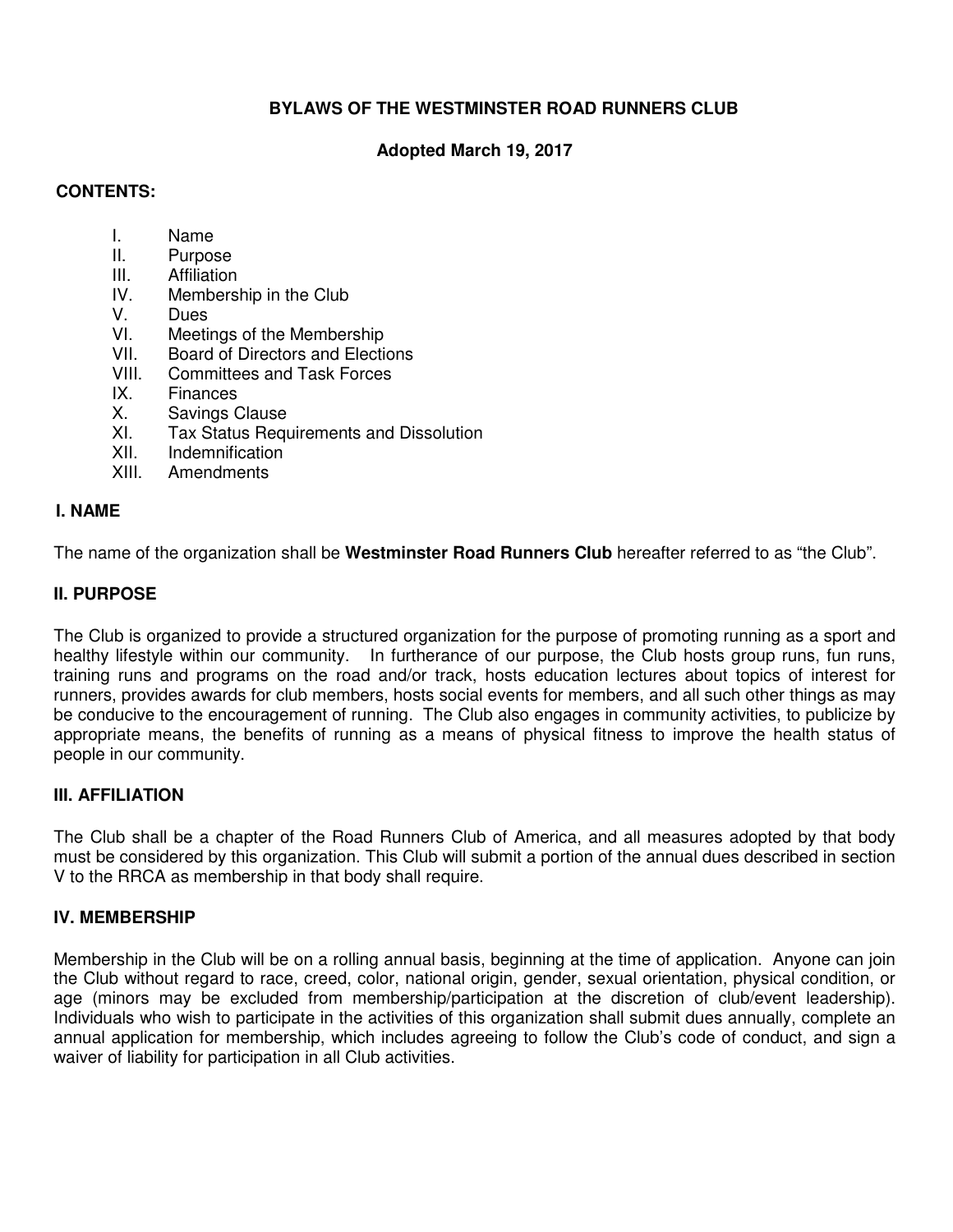## **V. DUES**

The annual dues rate for the Club membership will be set on an annual basis by the Board of Directors and shared annually with the membership as part of the regular joining and renewal process for the Club. The Board may raise dues by no more than 25% from one year to the next. If the Board elects to raise dues by more than 25% from one year to the next, the membership will vote on the recommended dues increase.

### **VI. MEETING OF THE MEMBERSHIP**

The members of the Club shall meet at least once a year at a date and time established by the Board of Directors that is no more than four weeks before the start of the Club's fiscal year. For purposes of the annual membership meeting the Clubs' fiscal year shall be April 1<sup>st</sup> to March 31<sup>st</sup>. At the annual membership meeting Board of Directors elections, budget review/approval, and dues approval can be voted on by the membership. Quorum at the annual meeting of the membership will be majority of the Board of Directors and no less than 6 voting members.

### **VII. BOARD OF DIRECTORS AND ELECTIONS**

**The general membership elects the following Board of Directors: president, vice president, treasurer, and secretary (and other members as desired) on an annual basis. The following Board of Directors members are selected by the elected Board of Directors: Equipment Manager, Webmaster, Twilight Series Director, Bachman Valley Director, two at large members.** 

**A. Board responsibilities.** The board is the governing authority and has total oversight over the management of the Club's affairs. It carries out all the objectives and purposes for which the Club is organized. This general mandate includes, but is not limited to, setting Club policy, financial oversight, strategic planning, fundraising, legal oversight, determining and monitoring the Club's programs and services, elevating the Club's public image, and hiring of any employees or independent contractors.

B. Board of Director Members and Duties:

1. President - to preside over meetings, represent this association with the RRCA, to call any special meetings, and to appoint committees and chairpersons thereof with approval from the Board.

2. Vice-President - to assume the powers of the president in his/her absence, and to take on special assignments as requested by the president.

3. Secretary - to record minutes at all meetings in accordance with Roberts Rules of Order, to keep a file of such minutes, oversee the election process for all board members, and, when requested by the president, to accept assignments involving correspondence and the keeping of records.

4. Treasurer - Oversee the budget planning process, ensure adequate income available to achieve the budgeted expenses, safeguard the organizations assets, draft financial policies for board approval, anticipate and report financial problems, ensure the board receives regular and accurate financial statements and that the board members understand the information presented, ensure federal, state, and local reporting takes place, and other duties as requested by the president.

C. Eligibility: All Board Members must be dues paying members of the organization and in good standing.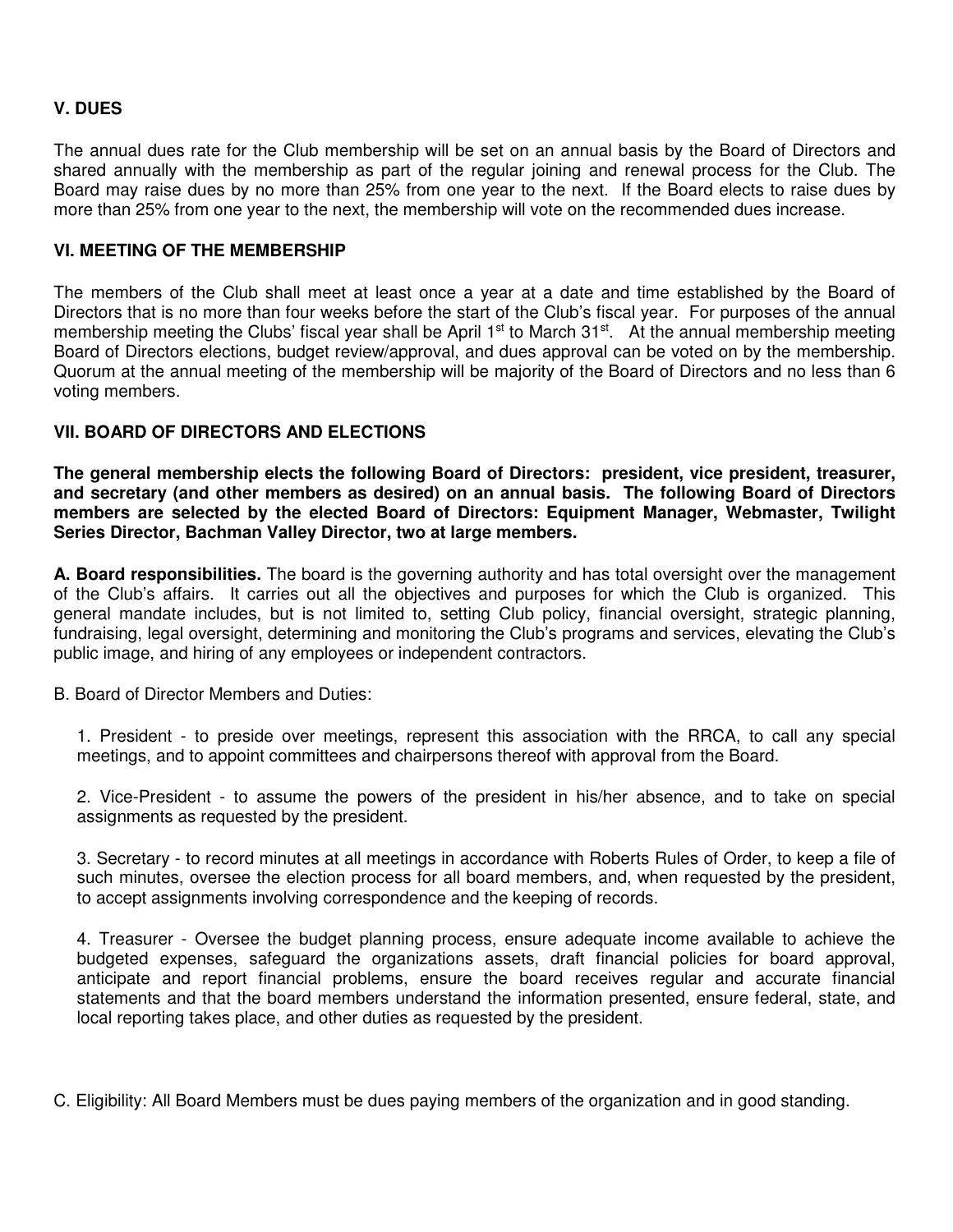D. Term of Office: Term of office shall be one year (12 months), beginning with or at the close of the annual membership meeting. Any Board of Director Member may serve up to a maximum of ten years on the board and then must take a year off of the Board, unless waived by the membership. The president will appoint any board seat vacated during a term, with approval by the Board within 60 days of resignation of the seat. Appointed terms will end with the term of the seat, which is at the close of the annual membership meeting.

E. Elections: All Board members shall be elected by a majority vote of those present at the annual membership meeting. A member may vote by written proxy to another member.

F. Procedural requirements: Parliamentary procedure will be carried on at meetings, and every effort will be made to discuss any measures coming before the group. A majority vote of the Board of Directors members present is necessary to pass ordinary measures. All measures shall be deemed ordinary except those proposing a bylaw amendment. A quorum shall consist of four members. No official meeting shall be held unless a quorum is present. To constitute a quorum a Board member may vote by written proxy to another Board member or by telephone.

## **VIII. COMMITTEES & TASK FORCES**

The Board of Directors has the authority to create committees and task forces, appointment members, and dissolve committees and task forces as it deems appropriate to carry out the purpose of the Club. The Board will define the duties and deliverables for all committees and task forces and outline the performance expectations for all members of a committee or task force. All committee and task force members serve for one year or a term as defined by the Board of Directors. The Board is kept informed of the activities and progress of all committees and task forces, and the Board has oversight duties in regard to the final outcome approval, acceptance or rejection, ratification of the actions of a committee or task force. (The committees may include race committees, membership, sponsorship, newsletter/website, special programs – youth, beginning, walking, etc.)

### **IX. FINANCES**

The Board establishes an annual operating budget and sets membership dues and event entry fees to support the budget. The board may authorize the president and/or any officer to enter into any contract or execute and deliver any instrument in the name of and on behalf of the Club with approval of the Board majority. All checks, drafts or other orders for the payment of money, notes or other evidences of indebtedness issued in the name of the Club are signed by authorized officers or employees and in accordance with policies and procedures adopted by the Board. All monies for the Club are deposited to the credit of the Club in banks that are members of or whose deposits are insured by the Federal Deposit Insurance Corporation or other government insurance agency. No Club funds may be deposited in the personal account of a member of the Board. The treasurer reviews the status of the general fund at least quarterly. At the same time, he/she reviews a forecast of estimated deposits and disbursements for the succeeding quarters. If the president and the treasurer determine that the balance of general funds exceeds the amount required for routine operating expenses, then the excess funds may be invested as authorized by the board.

### **X. SAVINGS CLAUSE**

Failure of literal or complete compliance with provisions of the bylaws with respect to dates, times and notice, or the sending or receipt of the same, or errors in phraseology of notice of proposal, do not invalidate the actions or proceedings of the members at any meeting, as long as the members judge (by majority vote) that no substantial injury to the rights of members has occurred.

### **XI. TAX STATUS AND DISSOLUTION**